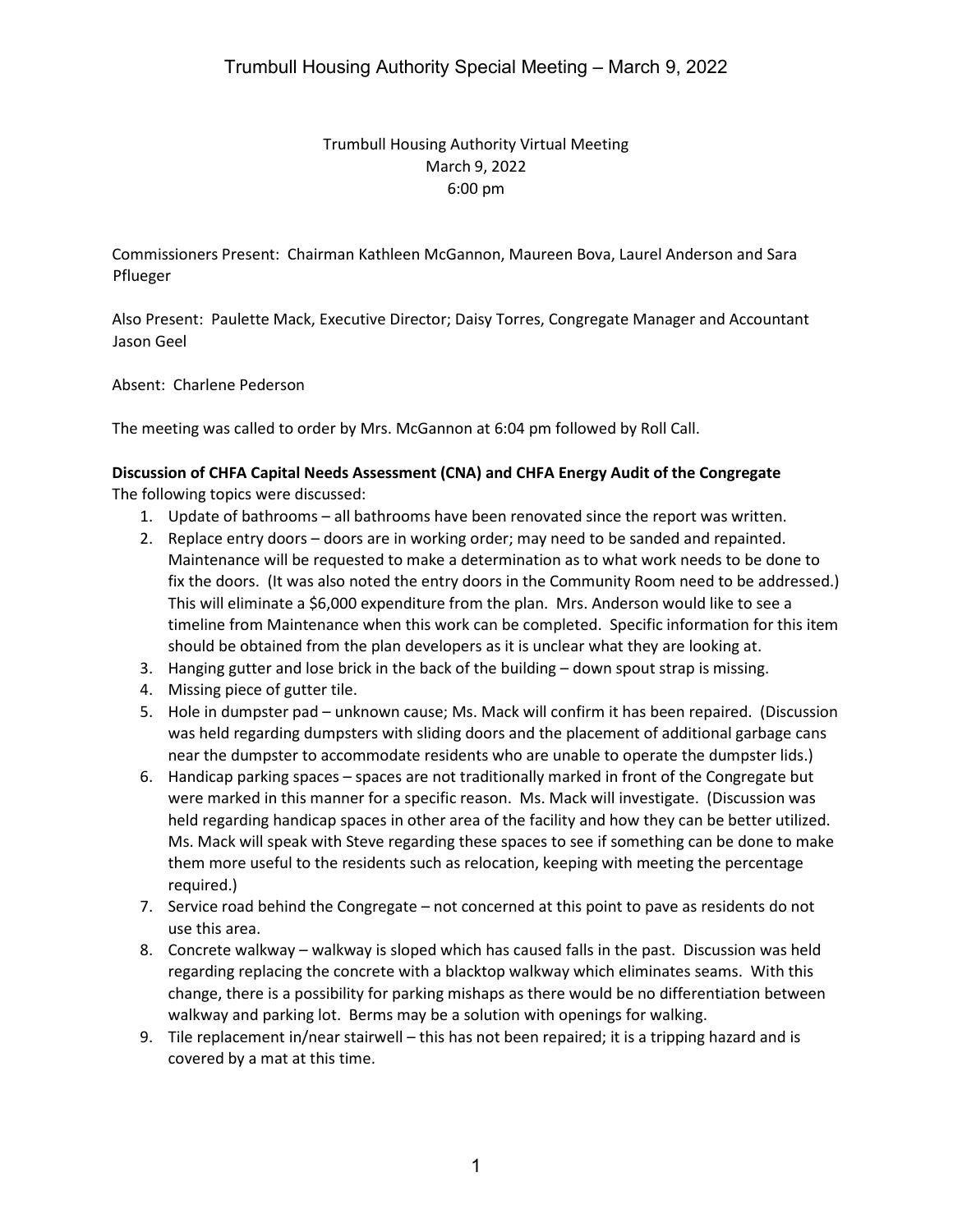Mrs. Anderson noted the Board needs to have a conversation regarding the maintenance in the building.

Mrs. Pflueger questioned if the Excel spreadsheet was able to be updated/modified to note changes and make it a more accurate list. Mr. Geel felt it could be modified. Prioritization of work to be completed should be done.

Funding for completion of work noted will be discussed in Executive Session.

## **Discussion of Congregate Rent Increases**

Lengthy discussion was held regarding a potential rent increase for the Congregate. Mrs. Anderson shared with the Board the timeline required by the State with regard to rent increases. Discussion was held regarding the required letter to residents, date of resident meeting, State approval and required documentation package, timeline for each step and what is required by the Board. Mr. Geel noted the State needs to approve the rent increase as decided by the Board and must include the appropriate documentation. As part of the documentation, the resident meeting must have minutes recorded. Information provided to the State must justify the increase and be submitted by May 1.

Mr. Geel discussed the components used to calculate the rent increase including the fixed costs such as meals, security and staffing. On the services side, the increase could be around \$43.00 for all the residents. This does not include utilities which would be calculated as a 10% increase. Rental increase would be smaller at a minimum of \$5.00. Mr. Geel calculated a minimum increase of \$50 on the services side and a minimum increase of \$25 on the rental side. Discussion of an expected increase in the food service contract was held considering the current circumstances of the market.

Mr. Geel noted four residents would be hardest hit because of their circumstances. He noted there may be a bright side to this situation if the State gives relief under the new calculation of benefits. No update has been received on this re-evaluation.

Mr. Geel recommended to the Board that a rent increase of \$100 would be appropriate at this time. Currently, Congregate rent is not in line with similar facilities. This increase would be necessary in order for the Congregate to thrive. Ninety percent of the increase would be absorbed by the State.

Mrs. Anderson suggested there may be areas where the Board needs to be more aggressive on the annualized increase and requested Mr. Geel to provide a budget for the next 12-14 months to make sure the \$100 increase is the minimum required. Mr. Geel noted a larger increase would be a more sound financial decision but the \$100 still leaves a buffer and puts \$11,000 in the reserves which is greatly needed. Mr. Geel will prepare documentation for the March Board meeting.

## **Executive Session**

**Motion was made by Mrs. Anderson to enter into Executive Session at 7:31 pm to discuss a contractual matter. Included in the Executive Session were the Commissioners and Mr. Geel. Seconded by Mrs. Bova and approved unanimously.**

**Motion was made by Mrs. Anderson to exit Executive Session at 8:10 pm. Seconded by Ms. Bova and approved by unanimous consent.**